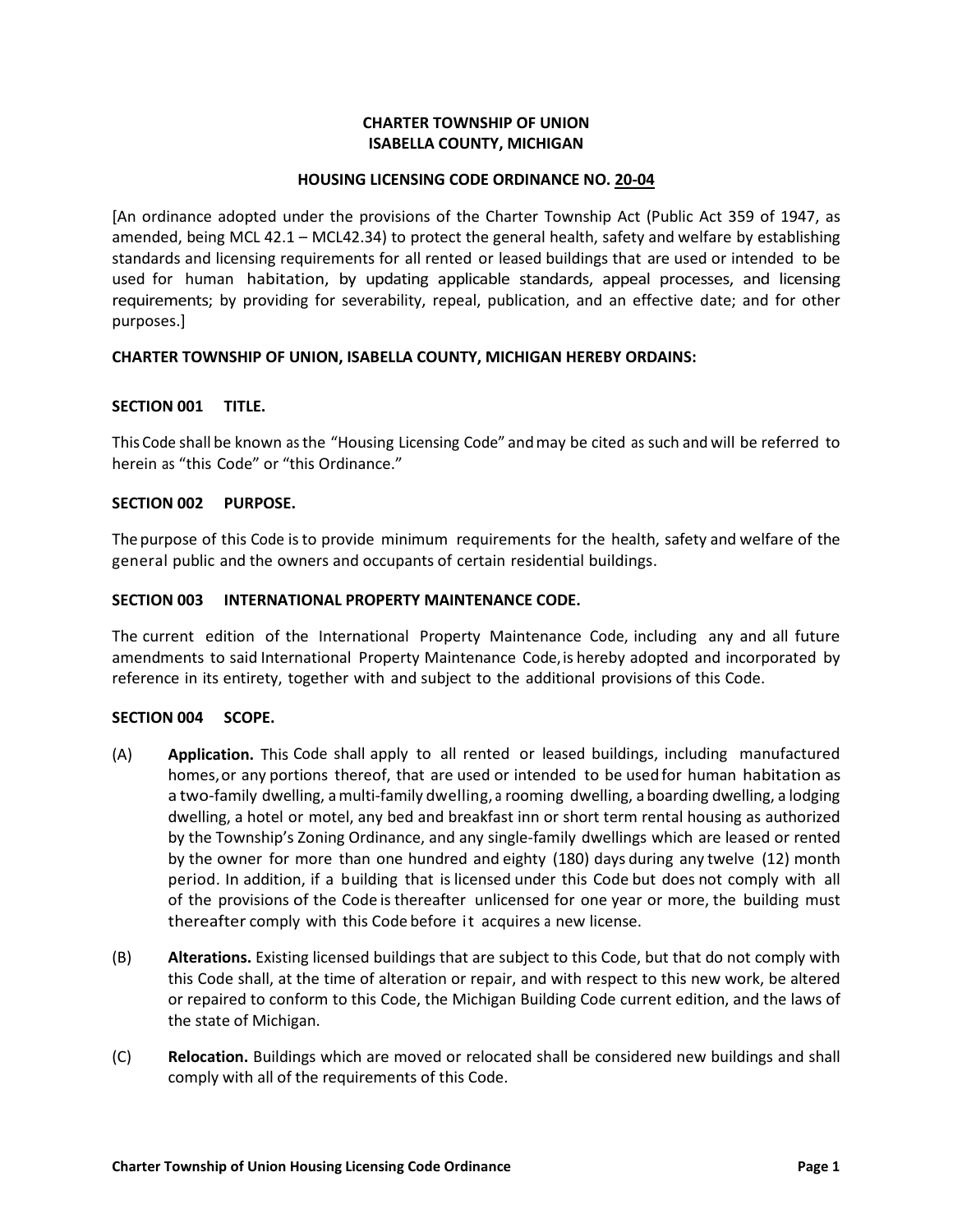## **SECTION 005 DEFINITIONS.**

**Bed and breakfast inn.** A dwelling unit where the owners or live-in operators provide or offer overnight accommodations for temporary guests for compensation, including provisions for a morning meal for overnight guests only.

**Boarding dwelling.** A rooming dwelling where meals are provided.

**Building, existing.** A building constructed prior to this Code or one which was built pursuant to a valid building permit.

**Ceiling height.** The clear vertical distance from finished floor to the finished ceiling.

**Designated Agent.** A person, firm or corporation acting on behalf of, representing, or caring for the property on behalf of the owner.

**Community and Economic Development Director.** The head of the Township's Community and Economic Development Department and the Rental Inspector's departmental supervisor.

**Dwelling.** A building including manufactured homes, used in whole or in part for human habitation.

**Dwelling Unit.** A single unit providing complete, independent living facilities for one or more persons, including permanent provisions for living, sleeping, eating, cooking and sanitation.

**Exit.** A continuous and unobstructed means of egress to a public way, and shall include intervening, doorways, corridors, ramps, stairways, smoke proof enclosures, horizontal exits, exit courts, and yards.

**Family.** A family is defined as either:

- (A) Up to three unrelated persons living together as a single dwelling unit.
- (B) Parents (or persons legally married), with their direct lineal descendants, whether natural or adopted; and including domestic employees thereof, together with not more than two persons not so related, living together in the whole or part of the dwelling comprising a single dwelling unit.

**Functional Family.** A Functional family shall mean a collective number of individuals living together in a dwelling unit whose relationship is of a regular and permanent nature and having a distinct domestic character or a demonstrable and recognizable bond where each party is responsible for the basic material needs of the other and all are living and cooking as a single housekeeping unit. A functional family shall be given the same rights and privileges and shall have the same duties and responsibilities as a family, as defined herein for purposes of construing and interpreting this Ordinance.

This definition of a functional family shall not include any society, club, fraternity, sorority, association, lodge, combine, federation, group, coterie, or organization, nor include a group of individuals whose association is temporary or seasonal in character or nature, or for the limited duration of their education, nor a group whose sharing of a dwelling unit is not to function as a family, but merely for convenience and economics. Nor shall it include residents of a state-licensed residential facility except to the extent permitted by the law. Any person seeking the rights and privileges afforded a member of a functional family by this chapter shall have the burden of proof by clear and convincing evidence of each of the elements of a functional family.

**Good Repair.** Suitable general condition after repair.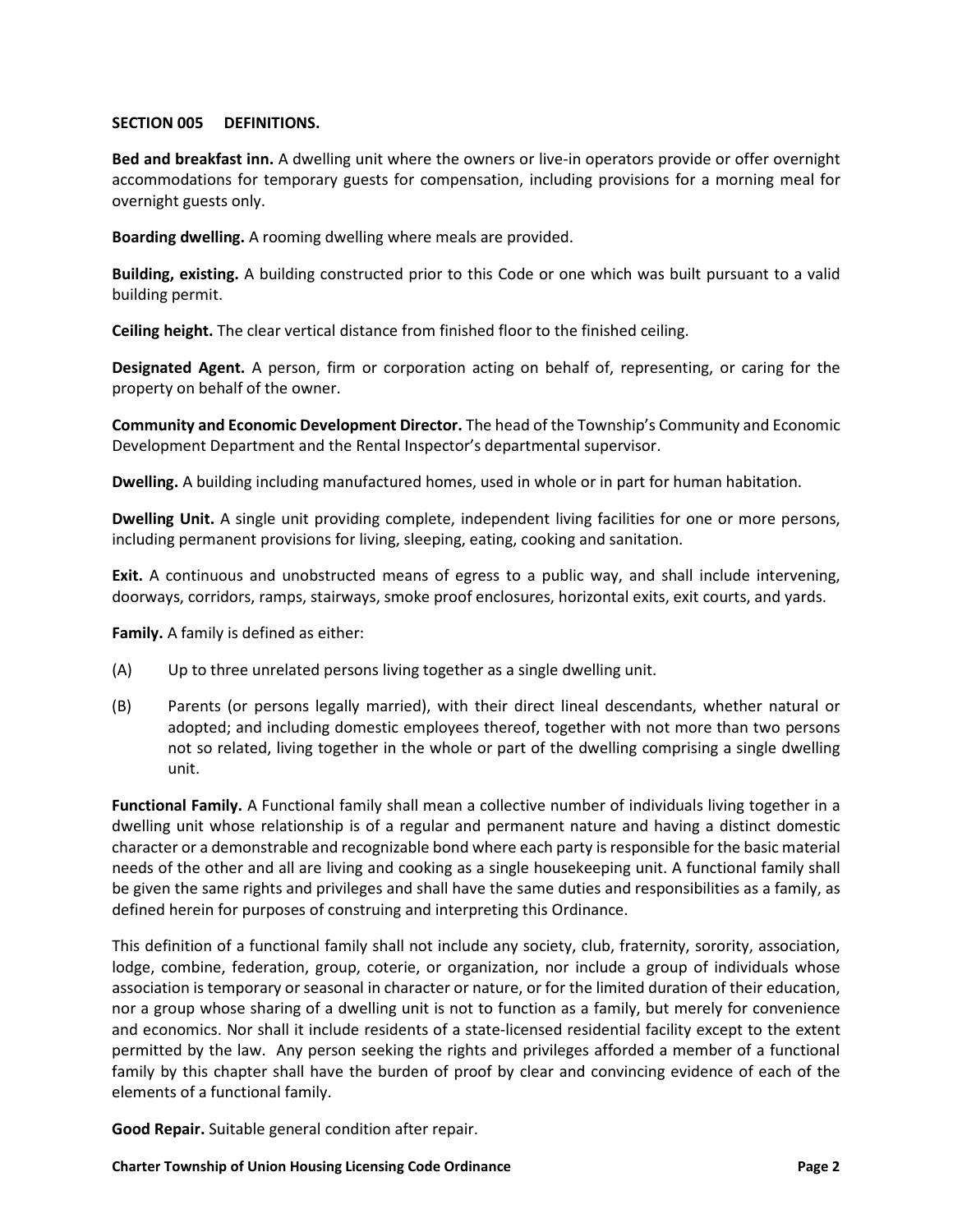**Guest Room.** Any room or rooms used or intended to be used by a guest which is a person sharing a rooming or dwelling unit in a non-permanent status for not more than 72 hours, for sleeping purposes. Every 100 square feet of superficial floor area in a guest room.

**Habitable room.** Any room meeting the requirements of this Code for sleeping, living, cooking or dining purposes excluding such enclosed places as closets, pantries, bath or toilet rooms, services rooms connecting corridors, laundries, foyers, storage spaces, unfinished attics, utility rooms, cellars and similar spaces.

**Hotel and Motel.** A building containing six or more guest rooms used for the accommodation of transient guests, whether rented or hired out to be occupied or are occupied for sleeping purposes by guests whether rent is paid in money, goods, labor, or otherwise. If used or intended to be used or designed primarily for accommodation of transient or non-transient guest, the designation given by the owner (such as hotel, motel, motor inn, or similar) may (but is not required) be used in determining its classification. It does not include any jail, hospital, or institution in which human beings are housed and detained under legal restraint.

**Human habitation.** Living quarters used by people whether for a portion of a day or longer, containing certain provisions for sleeping and may include provisions for living, cooking, dining, and sanitation.

**Manufactured Home.** A structure, transportable in one or more sections, which, in the traveling mode, is 8 body-ft. (2.4m) or more in width or 40 body-ft. (12.2m) or more in length or, when erected on site, is 320 ft2 (29.7  $m^2$ ) or more and which is built on a permanent chassis and designed to be used as a dwelling, with or without a permanent foundation, when connected to the required utilities, and includes plumbing, heating and electrical systems contained therein; except that such terms shall include any structure which meets all the requirements of this paragraph except the size requirements and with respect to which the manufacturer voluntarily files a certification required by the regulatory agency. Calculations used to determine the number of square feet in a structure is based on the structure's exterior dimensions, measured at the largest horizontal projections when erected on site. These dimensions include all expandable rooms, cabinets, and other projections containing interior space, but do not include bay windows.

- (A) Single wide units in a mobile home park will comply with the Mobile Home Commission Act, Public Act 96 of 1987, as amended.
- (B) Single wide units outside mobile home parks will comply as a single-family dwelling unit.

**Multi-Family dwelling.** A building containing three or more dwelling units.

**Rental Inspector.** The person(s) as delegated by the Director of the Township's Community and Economic Development Department to have responsibility for inspections, investigation of violations, and the general administration and enforcement of this Ordinance.

**Rental Unit.** Any dwelling unit rented or leased, or any dwelling occupied as a home or family unit containing certain rooms in excess of those occupied by members of the immediate family.

**Rooming dwelling.** A building containing one or more units that is approved for use by three or more person, not meeting the definition of a family, per dwelling unit. This is also known as a Rooming House.

**Short term rental housing.** A dwelling unit that is available for use or is used for accommodations or lodging of guests, paying a fee or other compensation, for a period of less than thirty (30) nights at a time.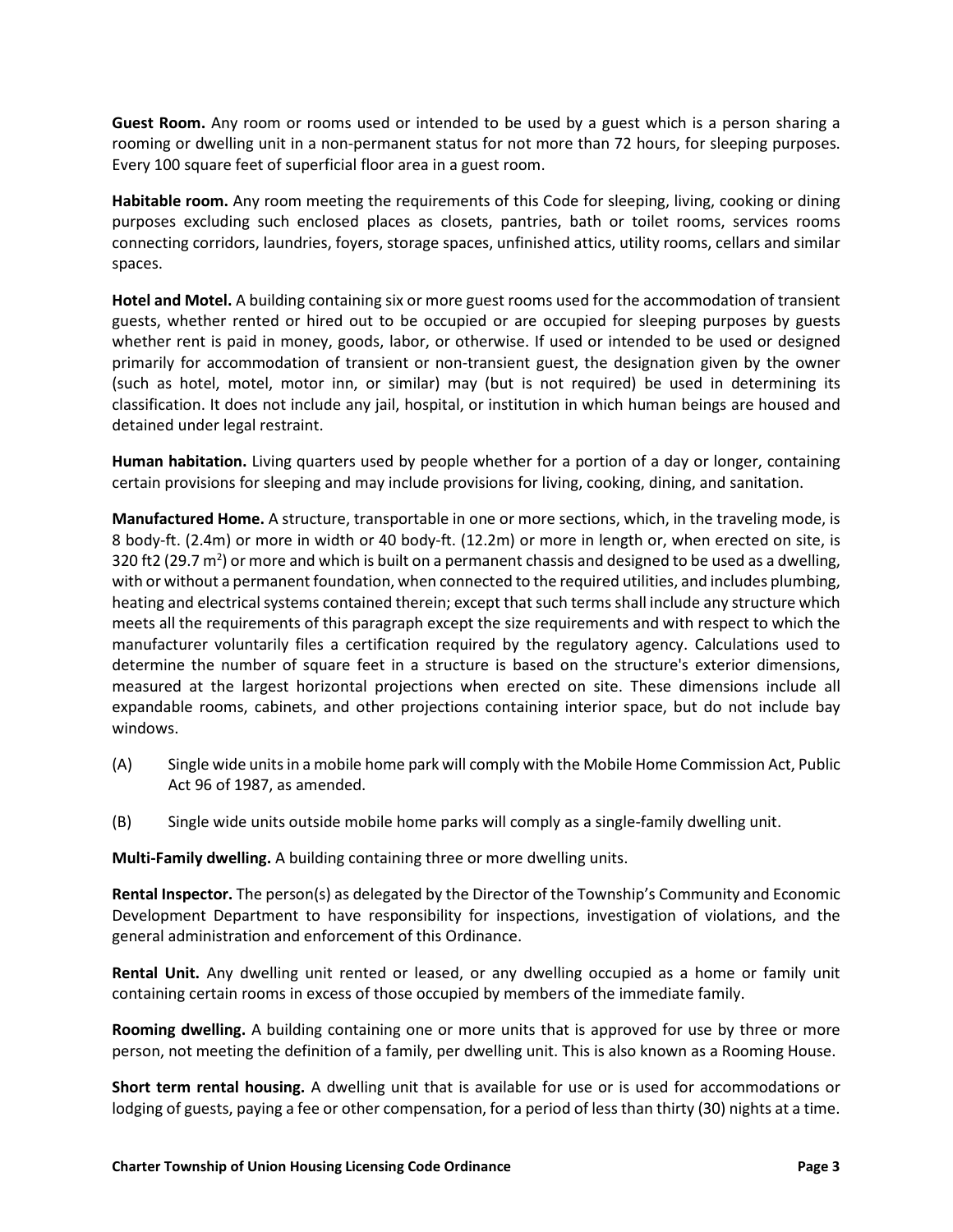**Superficial floor area.** Is the net floor area within the enclosing walls of the room in which the ceiling height is not less than five feet excluding built-in equipment such as wardrobes, cabinets, kitchen units, or fixtures.

**Tenant.** Any person, other than a legal or equitable title holder, occupying or possessing a dwelling or part thereof.

**Two-family dwelling.** A building used exclusively or designed for occupancy of two individual families living independently from each other.

## **SECTION 006 RESPONSIBILITES OF OWNERS.**

Every owner shall comply with the following provisions.

- (A) At the time a new tenant occupies a vacant dwelling unit, the new tenant shall be provided with a clean, healthful, and safe dwelling unit, free of visible mold and mildew.
- (B) Maintain the public or shared areas of a dwelling or the premises in a clean, safe, and sanitary condition.
- (C) Maintain in good repair every dwelling and premises and all parts thereof, including, but not limited to, plumbing, heating, ventilating, and electrical systems, and the interiors and exteriors of dwelling and dwelling units.
- (D) Maintain all fixtures, furniture, and furnishings that are furnished by the owner in a safe condition and in good repair, compliant with the manufacturer's requirements.
- (E) Display in a conspicuous place in a common way of the dwelling or dwelling unit a copy of the housing license or attach a copy of the then current Housing License to the holder at the time of execution of the lease, or include the following provisions in the lease:

"The Charter Township of Union regulates rental properties within the Township. Your Landlord will provide you a copy of the current housing license for your property without charge upon your written request to the Landlord. You may also acquire a copy of the current housing license for your property by contacting the Charter Township of Union Rental Inspector at 989-772-4600."

- (F) Include within the terms of every written lease the provisions set forth in the Township's Nuisance Party Ordinance.
- (G) Cooperate with and assist the township in the enforcement of the Township's Nuisance Party Ordinance.
- (H) An owner or agent shall not allow a dwelling unit to be occupied by more persons than such dwelling unit is licensed for or allow any portion of the dwelling unit to be occupied in such a manner that any of the provisions of this Code are violated.
- (I) Repairs, maintenance work, alterations or installations which are caused directly or indirectly by the enforcement of this Code shall be executed and installed in a workmanlike manner and installed in accordance with the manufacturer's installation instructions with the required permits.
- (J) Equipment, systems, devices, and safeguards required by this Code or a previous regulation or Code under which the building was constructed, altered, or repaired shall be maintained in good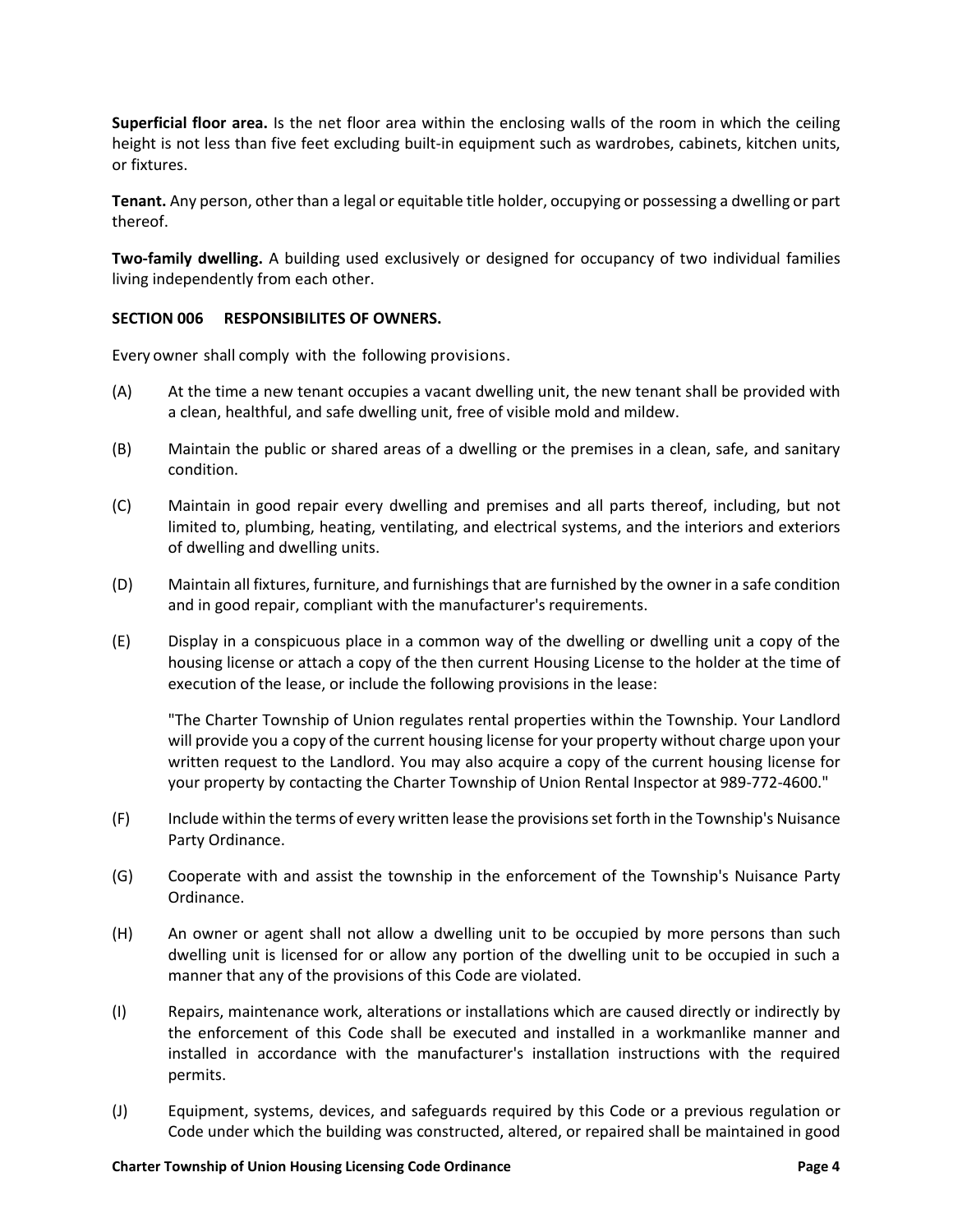working order. No owner, operator or occupant shall cause any service, facility, equipment or utility which is required by applicable law to be removed from or shut off for any occupied dwelling or dwelling unit, except for such temporary interruption as necessary while repairs or alterations are in progress. The requirements of this Code are not intended to provide the basis for removal or abrogation of fire protections and safety systems and devices in existing buildings.

- (K) All water leaks shall be properly repaired.
- (L) All locations within the building for which the Landlord is responsible for under the Lease, shall be kept free of visible mold, mildew, and other environmental hazards.
- (M) In compliance with provisions of the Housing Law of Michigan (Public Act 167 of 1917, as amended, being MCL 125.401 – MCL 125.543), the owner shall provide the Rental Inspector access to unit(s) for inspection during reasonable hours if any of the following apply:
	- (1) The lease authorizes entry to the unit(s) for inspection purposes.
	- (2) A tenant has made a complaint to the Rental Inspector.
	- (3) The unit is vacant.
	- (4) The Township serves an administrative warrant ordering the owner to provide access.
	- (5) A tenant has consented to the inspection. The owner shall notify the tenant of the Rental Inspector's request to inspect the tenant's unit and shall make a good-faith effort to obtain the tenant's consent for the inspection. If a tenant is not present during the inspection, the Rental Inspector will accept the owner's representation that a tenant has consented to the inspection.
- (N) The owner shall also provide the Rental Inspector access to all public, utility, and other service and common areas of the building(s) and premises for inspection.
- (O) Comply with other applicable provisions of this Code.

### **SECTION 007 REPSONSIBILITIES OF OCCUPANTS.**

Every occupant shall cooperate with and assist the owner to keep and maintain the building, dwelling unit, and premises to meet the minimum requirements of this Code. In addition:

- (A) Every occupant shall notify the owner or his/her agent in writing of any water leaks or of any condition believed to be in violation of this Code which directly affects the dwelling unit within a reasonable time of discovery of any leaks or condition.
- (B) Every occupant may at any time notify the Rental Inspector of any condition believed to be a violation of this Code.
- (C) Every occupant shall properly use all facilities, including bathroom and kitchen facilities, and shall maintain them in a manner that is sufficiently clean and sanitary as not to place other occupants within that building at risk for safety or health reasons.
- (D) An occupant shall not sublet or allow any portion of the dwelling unit to be occupied in such a manner that any of the provisions of this Code are violated.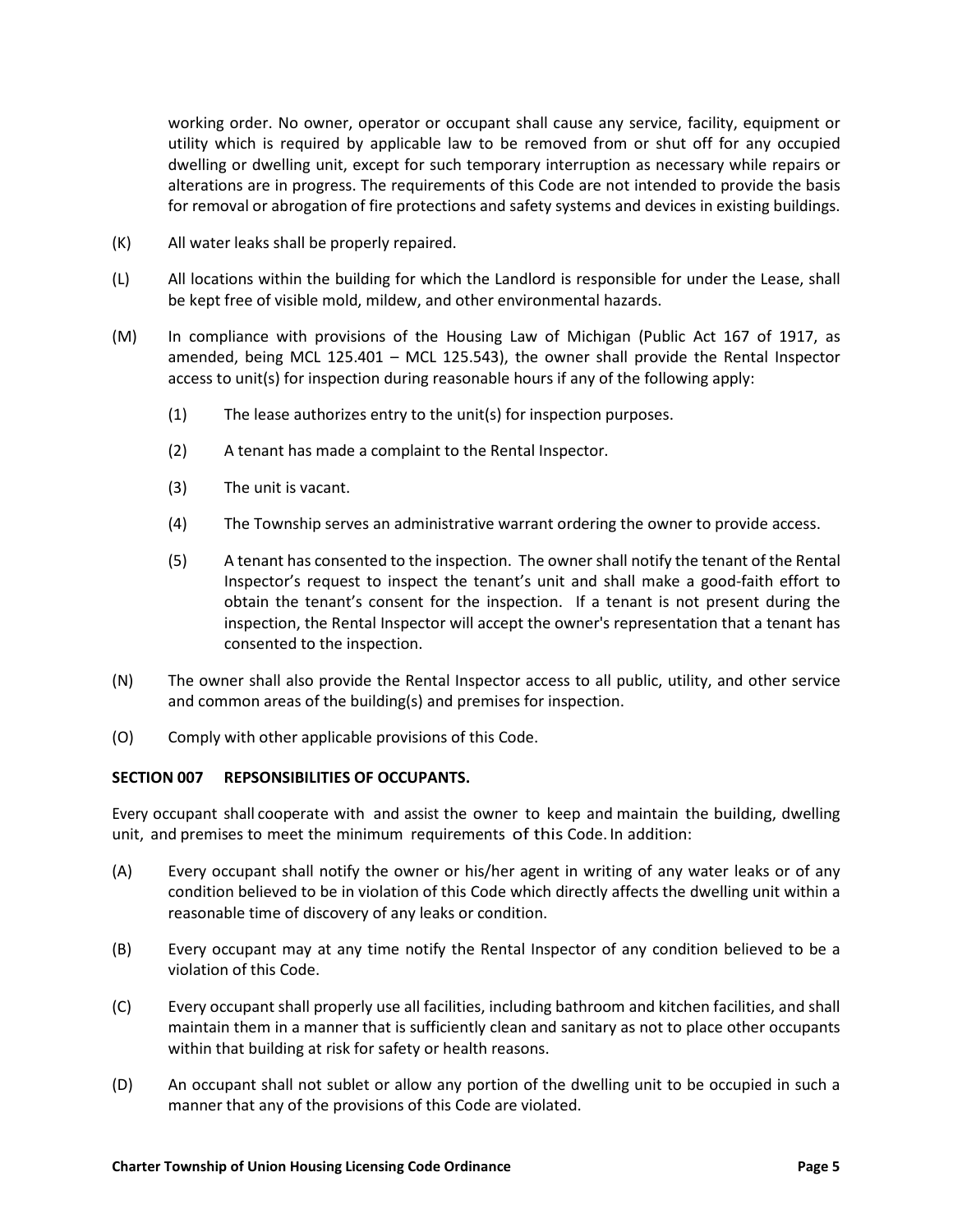- (E) Every occupant shall properly use the designated parking area provided by the applicable lease and shall not park across sidewalks or lawns.
- (F) Occupants of any dwelling unit shall be responsible jointly and/or severally for any violation of this section of this Code.
- (G) Every occupant shall assist the owner and cooperate with the township in compliance with and enforcement of the Township's Nuisance Party Ordinance.
- (H) Occupants shall not place any article of furniture and/or an appliance manufactured for and intended primarily for indoor use out of doors, in yards, on open porches, or patios.
- (I) No occupant of any dwelling unit or building shall cause intentional destruction nor allow the intentional destruction by others to the dwelling unit or building or any part thereof.
- (J) No occupant shall access, nor permit access by others, to the rooftop of any structure. Exception: access by property maintenance personnel shall be permitted for necessary repairs.
- (K) Every occupant shall properly use all facilities and maintain them in a clean and sanitary manner free of excessive accumulations of waste product or clutter, unwashed clothing and unclean dishware or cookware. All areas, for which the Tenant is responsible for under the Lease, shall be kept free of visible mold or mildew.
- (L) No occupant of any dwelling unit or building shall allow refuse, debris or other substance to accumulate in the dwelling unit or building or any other area, which said occupant has use or possession thereof, which puts other occupants of that building at risk for health or safety reasons.
- (M) In compliance with provisions of the Housing Law of Michigan (Public Act 167 of 1917, as amended, being MCL 125.401 – MCL 125.543), tenant(s) shall provide the Rental Inspector access to the unit for an inspection during reasonable hours if any of the following apply:
	- (1) The lease authorizes entry to the unit(s) for inspection purposes.
	- (2) A tenant has made a complaint to the Rental Inspector.
	- (3) The Township serves an administrative warrant ordering a tenant to provide access.
	- (4) A tenant has consented to the inspection.

# **SECTION 008 REFERENCED CODES AND STANDARDS IN ADDITION TO THE INTERNATIONAL PROPERTY MAINTENACE CODE.**

In addition to the requirements of the International Property Maintenance Code enforced by the Township, the following requirements shall apply:

- (A) **Owner occupied rental.** Owner occupied portions of residential dwelling buildings shall be inspected annually to ensure that a non-owner occupant of that residential dwelling building will not be subject to risk because of safety or sanitary conditions existing in the owner-occupied portion of the residential dwelling building.
- (B) **New rental properties.** Each dwelling added to the housing licensing program after June 1,2012, shall be considered as new construction with respect to fire resistance rate construction, fire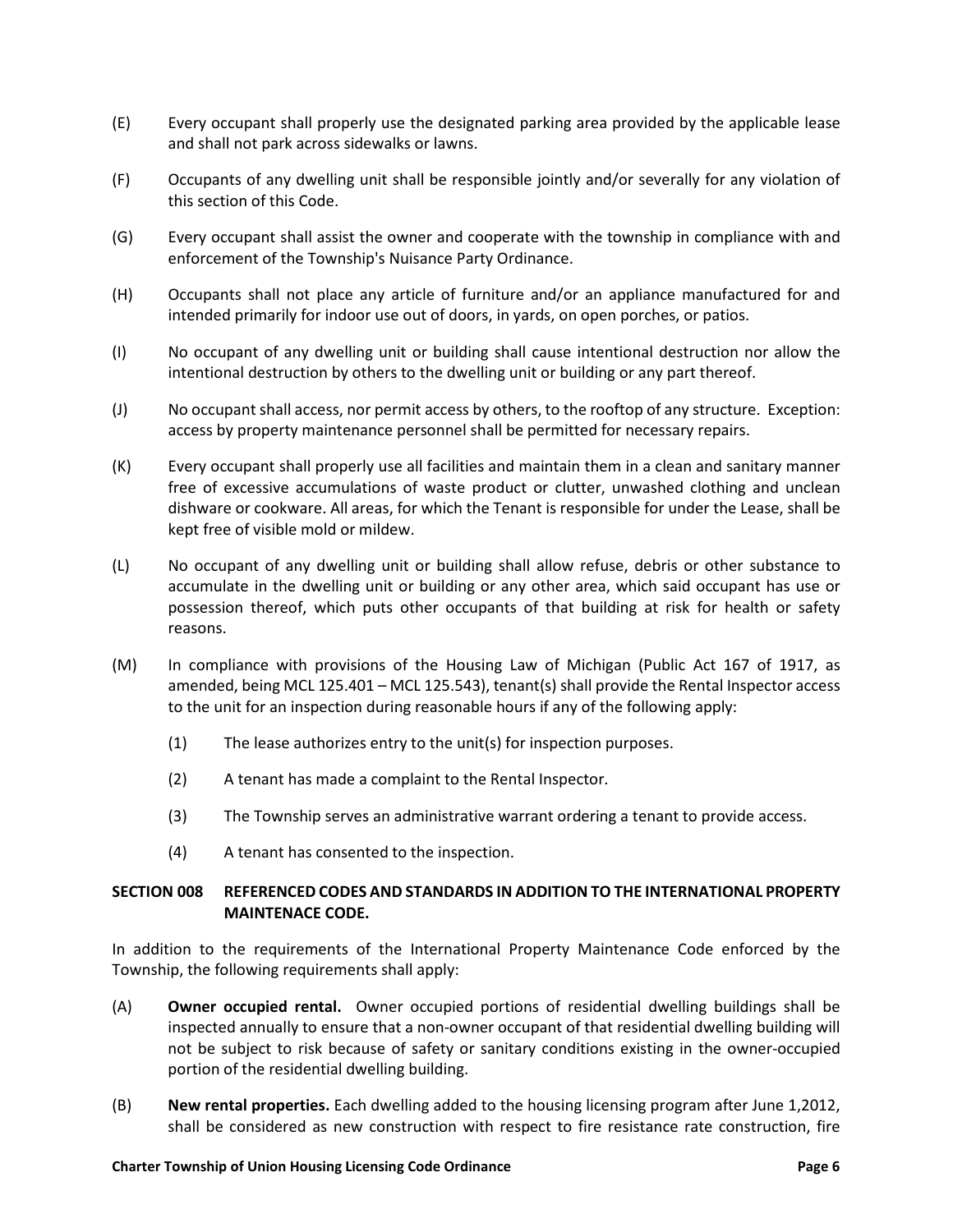protection systems and means of egress and shall comply with all sections of this Code and all other applicable Codes.

- (C) **Insect screens.** Every door, window and other outside opening required for ventilation of habitable rooms, food preparations areas, food service areas or any area where products to be included or utilized in for human consumption are processed, manufactured, packaged or stored, shall be supplied with approved tightly fitting screens of not less than 16 mesh per inch (16 mesh per 25mm) and every swinging screen or storm door shall have a self-closing device in good working condition.
- (D) **Doors.** Each dwelling added to the housing licensing program after the adoption date of this Code, shall provide that all doors providing access to a dwelling unit that is equipped with a deadbolt lock shall meet the specification set forth herein. Such deadbolt locks shall in be installed according to manufacturer's specifications and maintained in good working order. All deadbolt locks shall be designed and installed in such a manner so as to be operable inside of the dwelling unit without the use of a key, tool, combination thereof or any other special knowledge or effort.
- (E) **Garbage facilities** shall be constructed and maintained in compliance with the Township's Zoning Ordinance requirements and the International Property Maintenance Code.
- (F) **Occupant Responsibilities.** Occupants of all dwellings are required to comply with the International Property Maintenance Code.
- (G) **Habitable spaces.** Every habitable space shall have at least one openable window. The total openable area of the window in every room shall be equal to at least 45 percent of the total glazed area of the window.
	- (1) Exception: Where rooms and spaces without openings to the outdoors are ventilated through an adjoining room, the unobstructed opening to the adjoining room shall be at least eight percent (8%) of the floor area of the interior room or space, but not less than 25 square feet (2.33  $m^2$ ). The ventilation openings to the outdoors shall be based on a total floor area being ventilated.
	- (2) Exception: Where rooms and spaces without openings to the outdoors comply with the Michigan Residential Building Code for light and ventilation in habitable rooms.
- (H) **Sleeping rooms with two doors.** Sleeping rooms with an exterior door in lieu of a window shall be provided with a screen door at the exterior for ventilation.
- (I) **Elevated sleeping surface.** Lofts, bunk beds or other elevated sleeping surfaces shall be installed not closer than 30 inches from the top of the sleeping surface to the ceiling of the room. Lofts, bunk beds or other elevated sleeping surfaces shall not block any opening or windows that are required means of egress by any applicable code.
- (J) **Access from bedrooms.** Each dwelling added to the housing licensing program after the adoption date of this Code shall not have bedrooms which constitute the only means of access to other bedrooms or habitable spaces and shall not service as the only means of egress from other habitable spaces.
- (K) **Minimum floor area.** Each dwelling subject to this Code shall have the minimum number of square feet of total floor area as required by the Township's Zoning Ordinance and other referenced standards.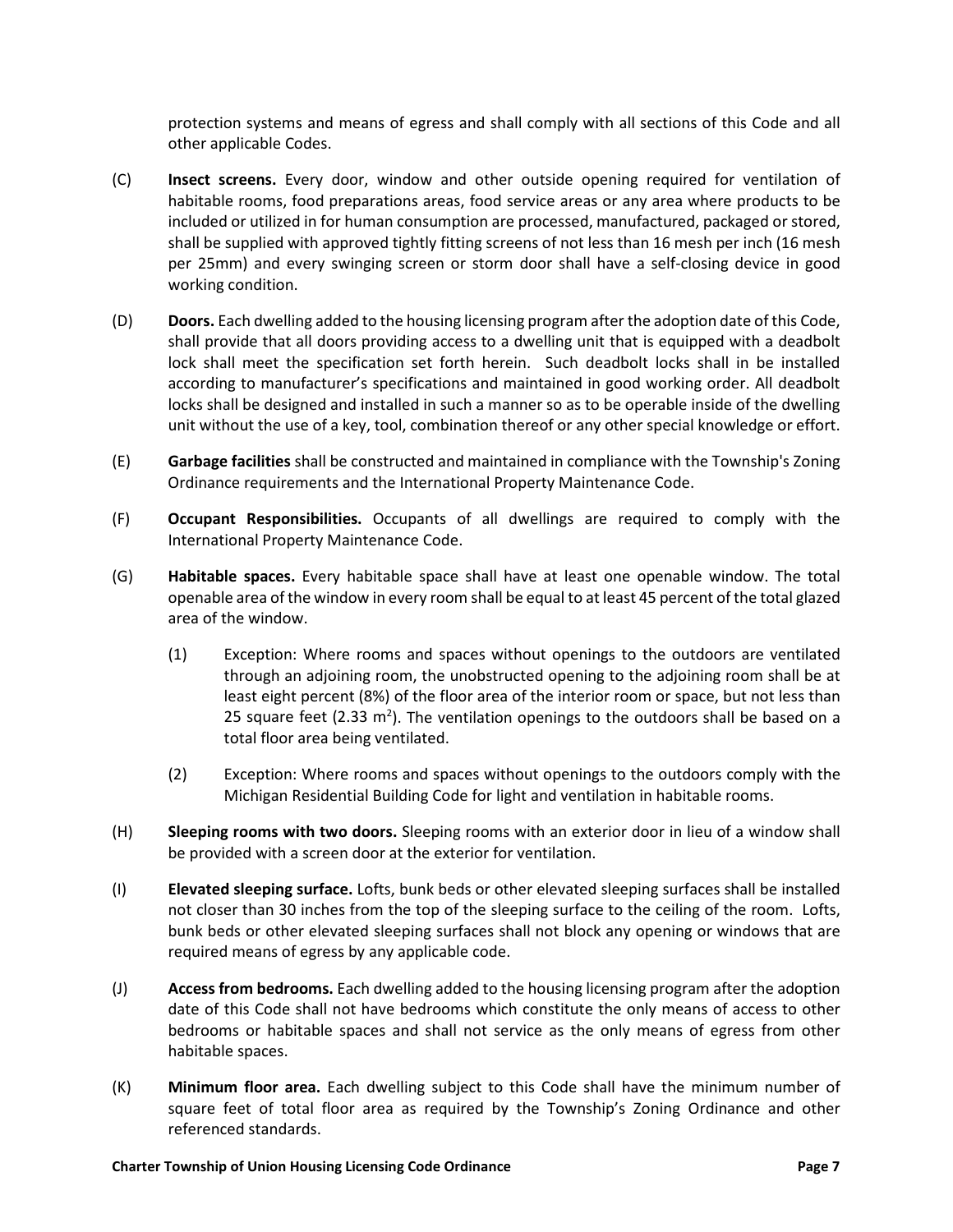- (L) **Under-stair protections.** Enclosed accessible spaces under stairs shall have the walls, under stair surface and any soffit protected on the enclosed side with minimum one-half (0.5) inch gypsum wallboard, taped and finished. Use of under stair storage areas, which pose difficulty for compliance with his Code, shall be discontinued and permanently sealed from future use. Under stair mechanical areas, which pose difficulty for compliance with this Code, may be protected by the installation of domestic water sprinkler head(s) to completely protect the area.
- (M) **Emergency escape.** Emergency escape and rescue openings shall be provided and installed in accordance with this Code, as follows:
	- (1) Emergency escape space and rescue openings for existing rental dwellings shall be provided and installed in accordance with the Michigan Rehabilitation Code for Existing Buildings.
	- (2) Emergency escape and rescue openings for each dwelling added to the rental housing licensing program after the adoption date of the Code shall be provided and installed in accordance with the Michigan Residential Building Code.
- (N) **Separation required.** Each dwelling subject to this Code with attached garage or storage areas shall have a fire separation extending the full width and height of the common wall(s) with the living portion of the structure. All separations shall be designed and installed in accordance with the Michigan Residential Building Code. If the living space of the structure is located above a garage space, the common floor/ceiling between the two spaces shall be separated in accordance with the garage separations section of this and all applicable codes. Fire resistance-rated floorceiling and all assemblies shall extend to and be tight against the exterior wall, and wall assemblies shall extend tight to and be sealed to the underside of the roof sheathing.
- (O) **Smoke Alarms.** Each dwelling shall have smoke alarms installed in accordance with the Michigan Residential Building Code. When any new smoke alarm is installed in any dwelling licensed under this Code, the smoke alarm shall comply with the following provisions:
	- (1) All requirements of the International Property Maintenances Code.
	- (2) Newrentals after June 1, 2012 will needto meet current code regardless of the age of the property.
	- (3) A smoke alarm shall receive its primary power from the building wiring (provided that such wiring is served from a commercial source) and shall be equipped with a back-up battery, or
	- (4) A smoke alarm shall be sealed and have non-removable, non-rechargeable batteries which will last ten (10) years.
- (P) **Smoke alarm maintenance.** Smoke alarms shall be maintained in good working condition and shall be replaced in accordance with the manufacturer's recommendations and the detector listing. Smoke alarms shall be maintained free of accumulations of dirt, dust and other materials that may impede operation. Covers shall be maintained on all alarm units for proper testing.

Unless otherwise recommended by the manufacturer's published instructions, single- and multiple-station smoke alarms shall be replaced when they fail to respond to operability tests, but shall not remain in service longer than 10 years from the date of manufacture.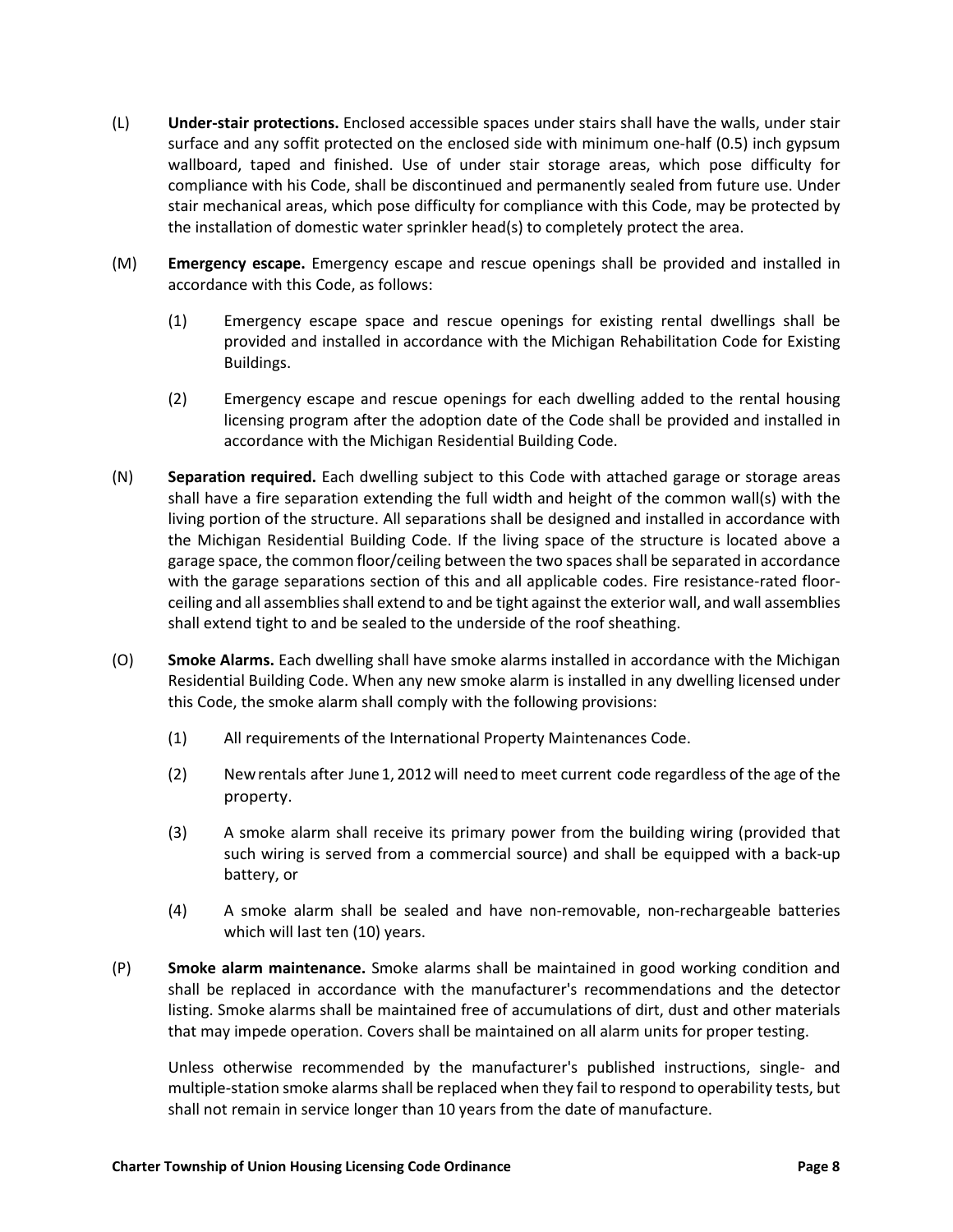- (Q) **Carbon Monoxide Detectors.** There needs to be a minimum of at least one battery unit in the dwelling unit. It needs to be located near a register (if available) in the vicinity of the bedrooms. Plug-in battery back-up is the best option, but battery only is acceptable.
- (R) **Egress Windows.** All bedrooms need to have at least one egress window.
	- (1) On current rentals if an existing window is operational and is a viable and reasonable means of escape but does not meet egress requirements, it can comply contingent upon a requirement that, when the property is upgraded (permit required), the window(s) will be upgraded to comply with the Michigan Building Code requirement for installation of an egress window.
	- (2) On current rentals if the current window is not operational or viable and have a reasonable means of escape, then a violation will be issued, allowing 30 days for the window to be altered to manufacturer's specifications, or for an egress window to be installed according to the Michigan Building Code requirement for installation of an egress window.
- (S) **Supremacy clause.** Where differences occur between provisions of this Section and other referenced code standards, the provisions of this Section shall apply. Repairs, additions or alterations to a structure, or changes of occupancy, shall be done in accordance with the procedures and provisions of this Code and the other referenced code standards.

## **SECTION 008.1 OTHER REFERENCED STANDARDS.**

The Michigan Residential Building Code, Michigan Rehabilitation Code for Existing Buildings, International Property Maintenance Code, and other codes and standards referenced in this Ordinance are considered part of the requirements of this Code to the prescribed extent of each such reference. Where differences occur between provisions of this Code and the referenced standards, the provisions of this Code shall apply. Repairs, additions or alterations to a structure, or changes of occupancy, shall be done in accordance with the procedures and provisions of this Code and the codes described in this Ordinance.

### **SECTION 009 HOUSING LICENSE APPLICATION; FEE.**

- (A) No person shall operate or permit occupancy of a dwelling covered by this Code unless a current, unrevoked housing license has been issued by the Rental Inspector in said person's name for the specific named dwelling.
- (B) The following shall apply to the issuance of any housing license:
	- (1) Application for housing license or for renewal shall be made in writing by the Owner to the Rental Inspector on forms furnished by the Rental Inspector and shall be accompanied by an inspection fee.
		- (a) If after inspection(s) by the Rental Inspector, or designee, the dwelling is found to be in accordance with all provisions of this Code, and all applicable fees have been paid, a housing license will be issued.
		- (b) A housing license shall be valid for a period of one year from the date of issuance (unless sooner revoked) and may be renewed for successive periods of one year, except the Rental Inspector is authorized, for the first such housing license issued for a dwelling, to issue the housing license for a period of up to one year for the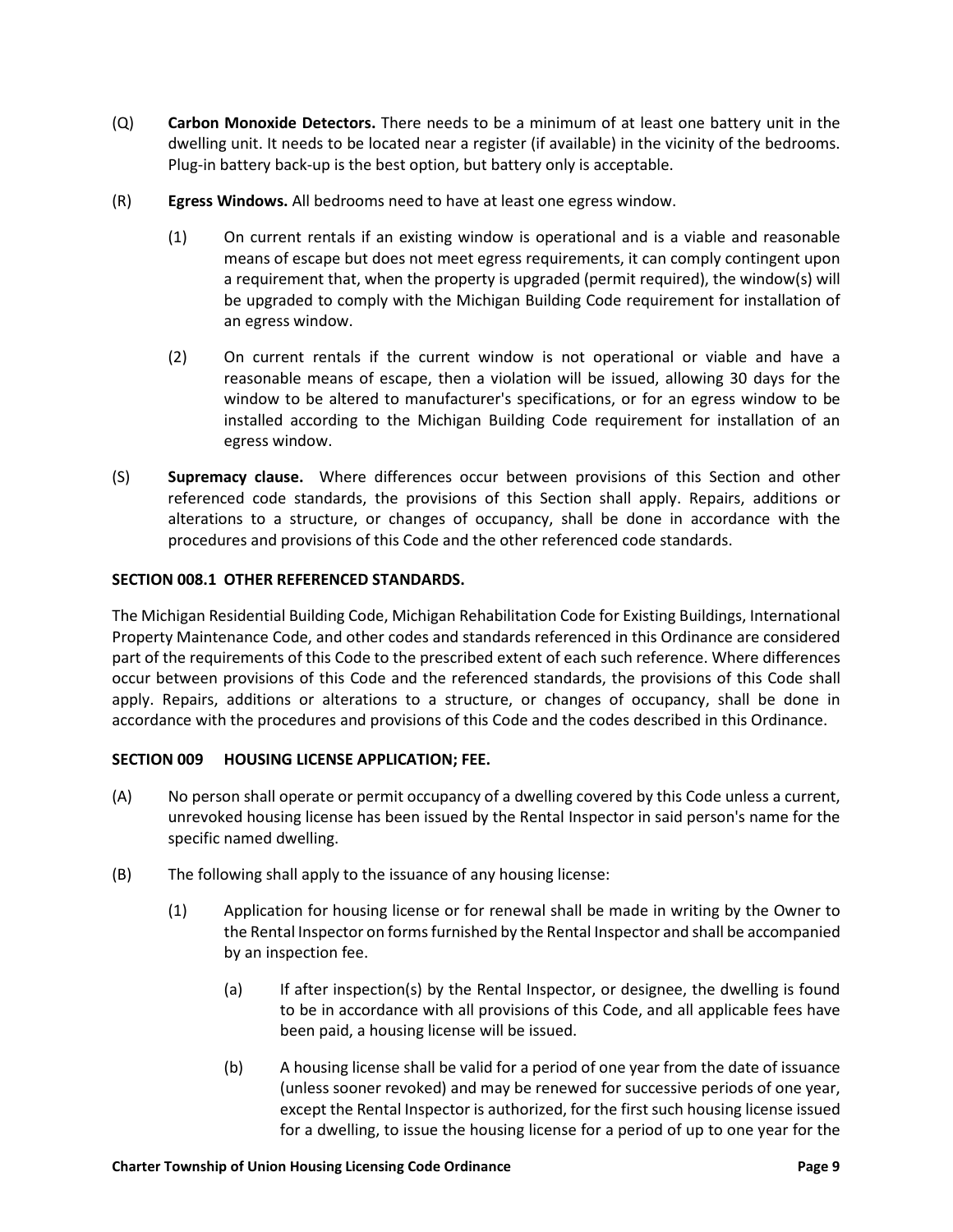purpose of adjusting the time when such housing license expires.

- (2) Applicants shall designate in writing with each application or renewal, an agent upon whom service or notice under this Code and service or process for violation of this Code may be made in the absence of the owner. The agent designated must reside within one hour of Charter Township of Union to receive such notice. This designated agent must give written approval for the use of his/her name as the designated agent. A violation of this section is a misdemeanor.
- (3) Every person holding a housing license shall provide in the lease, with a written provision that the tenant or roomer will allow the Rental Inspector access to the dwelling and/or dwelling unit for the purpose of inspection required as to prerequisite to granting or renewal of a housing license, or for the purpose of investigating a complaint.
- (4) No housing license is transferable to another dwelling, and each person issued a housing license shall give notice in writing to the Rental Inspector within (7) seven calendar days after having transferred or otherwise disposed of legal control of any licensed dwelling. Such notice shall include the name and address of persons succeeding to the ownership or control of such dwelling, and to whom the housing license is to be transferred.
- (5) Application for the transfer of a license to a new owner and/or renewal of a housing license shall be made at least 30 calendar days prior to the expiration date of the existing housing license. Late applications will be charged a late fee.
- (6) A record of all housing licenses issued shall be kept on file in the offices of the Rental Inspector, and copies will be furnished upon request.
- (7) Housing license fees shall be set by resolution of the Board.
- (8) Unpaid fees.
	- (a) Housing licensing related fees to the property that are unpaid by the due date will be charged a late fee set by resolution of the Board of Trustees on a per-month basis. If the amount due or any portion thereof is unpaid after the due date, the unpaid balance plus accrued late fees may be charged to the owner of such property on the next regular tax bill forwarded to the owner by the Township. The charge shall be due and payable by the owner at the time of the payment of the tax bill.
	- (b) If the full amount due is not paid by such owner within 60 calendar days of the due date, then, the Township administration will cause to be recorded in the Township Treasurer's office a sworn statement showing the fees applied and due dates. The recording of this statement shall constitute a lien on the property, and shall remain in full force and effect for the amount due in principal and interest, plus cost of court, if any, for collection until final payment has been made. The cost and expenses shall be collected in the manner fixed by law for the collection of taxes, and shall further be subject to delinquent penalty of 1% per month in the event it is not paid in full on or before the date on the tax bill upon which said charge appears become delinquent. This recorded statement shall be prima facie evidence that all legal formalities have been complied with and that the work has been properly and satisfactorily done, and shall constitute a charge against the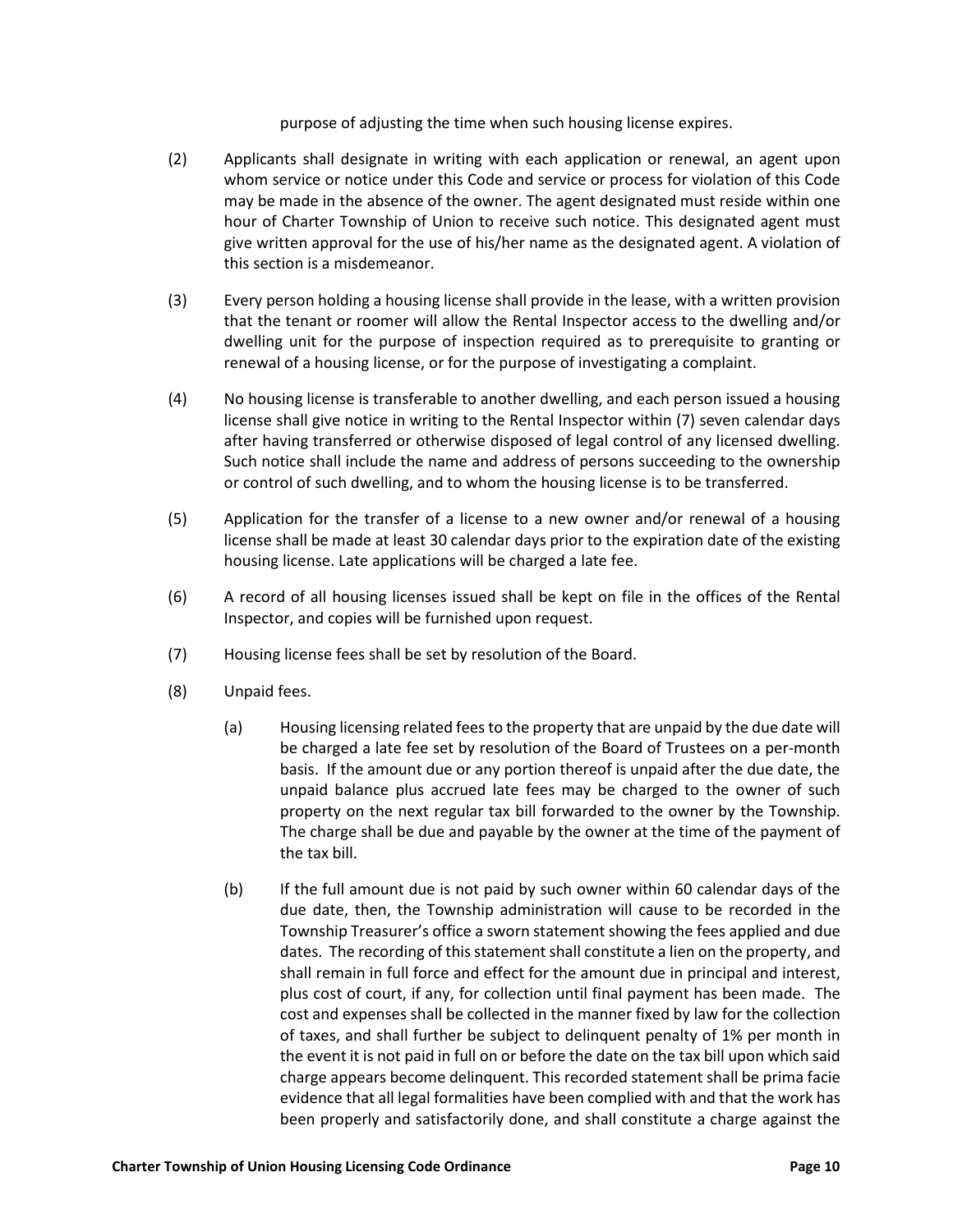property designated or described in the statement that is due and collectible as provided by law.

## **SECTION 010 TEMPORARY LICENSE.**

The Rental Inspector may issue a temporary housing license for all or part of a dwelling in the process of erection or alteration if the dwelling or part thereof to be occupied complies with the provision of this Code. No temporary housing license may be issued for longer than six (6) months, and no temporary housing license shall be effective more than (5) five calendar days after the erection or alteration of the dwelling is completed.

### **SECTION 011 ENFORCEMENT.**

- (A) **General.** The Rental Inspector shall enforce the provisions of this Code under the general supervision of the Director of the Township's Community and Economic Development Department.
- (B) **Inspections.** The Rental Inspector shall make all required inspections or shall accept reports of inspection by approved agencies or individuals. All reports of such inspections shall be in writing and be certified by a responsible Officer of such approved agency or by the responsible individual. The Rental Inspector is authorized to engage such expert opinion as deemed necessary to report upon unusual technical issues that arise.
- (C) **Right of Entry.** The Rental Inspector is authorized to enter all buildings or structures subject to this Code at reasonable times in order to inspect the buildings or structures, subject to the constitutional restrictions on unreasonable searches and seizures. If entry is refused or not obtained, the Rental Inspector is authorized to pursue recourse as provided by law.
- (D) **Additional inspection provisions.** Inspection shall be conducted in the manner best calculated to secure compliance with this Code and maintain efficient use of Township resources. In compliance with provisions of the Housing Law of Michigan (Public Act 167 of 1917, as amended, being MCL 125.401 – MCL 125.543), inspections may include one (1) or more of the following methods as determined by the Community and Economic Development Director and Rental Inspector:
	- (1) Inspection on a compliance basis prior to issuance or renewal of annual licenses.
	- (2) Inspection on a percentage basis, under which the Community and Economic Development Director and Rental Inspector may establish a percentage of units on the premises or in a building to be inspected before issuance of a license.
	- (3) Inspection ordered in response to a complaint received by the Township.
	- (4) More frequent inspections may be ordered in response to a pattern of violations or a high incidence of recurrent or uncorrected violations for a subject premises or licensee.

## **801.012 HOUSING BOARD OF APPEALS.**

(A) **Creation.** A Housing Board of Appeals is hereby created to provide a reasonable interpretation of this provisions of this Code and to give relief where unnecessary hardship would result from carrying out the strict letter of this Code. The duty of the Board shall be to consider appeals from decisions of the officials charged with the enforcement of this Code and to determine in particular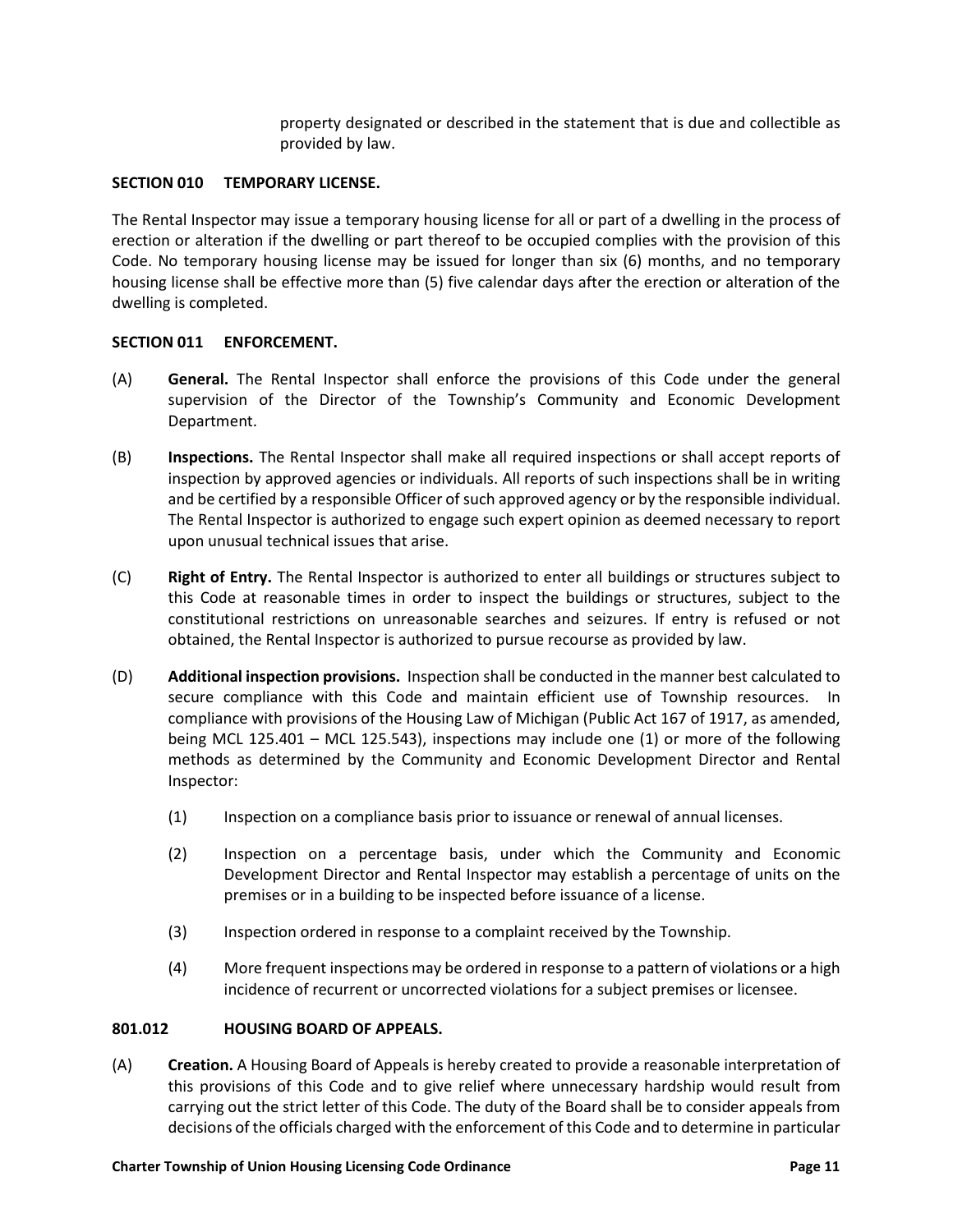cases whether any deviation from the strict enforcement of this Code will violate the intent of this Code or jeopardize the public health, safety and welfare.

- (B) **Membership and appointment.** The Construction Board of Appeals, which is established under the Michigan Residential Building Code and appointed by the Board of Trustees, is hereby designated to also perform the duties of the Housing Board of Appeals under this Code.
- (C) **Public meetings.** The Housing Board of Appeals shall meet in a fixed place, and all meetings shall be open to the public in compliance with the Open Meetings Act, Public Act 267 of 1976, MCL 15.261 et seq.
- (D) **Required notices.** When any request for Housing Board of Appeals review and action has been properly filed and is to be considered, the Housing Board of Appeals shall give at least (10) ten calendar days' notice of the time and place of the hearing through publication of a notice in a newspaper of general circulation in the Township, posting of the notice on the Township's website, and delivery by personal service or by mail to the applicant, Community and Economic Development Director, Rental Inspector, and to any person to whom real property is assessed that is within 100 feet of the premises of the appeal. The notice will be addressed to the respective owners at the address given on the last assessment roll. Any party may appear at such hearings in person or by agent.
- (E) **Rules, minutes, and records.** The Housing Board of Appeals shall adopt its own rules or procedures and keep a record of its proceedings showing the action of the Board. Such records shall be considered public records.
- (F) **Appeal cases.** Any person affected by any notice or order which has been issued in connection with the enforcement of this Code who has not otherwise been offered a hearing under this Code may require and shall be granted a hearing on the matter before the Housing Board of Appeals, provided that such person shall file in the office of the Rental Inspector a written petition requesting such hearing and setting forth the name, address, and phone number of the petitioner and a brief statement of the grounds for such hearing. Petition shall be filed within ten (10) calendar days after the day the notice of order is served. Upon receipt of such a petition, the Community and Economic Development Director or Rental Inspector shall set a time for the hearing before the Housing Board of Appeals and shall provide the notices required by this Ordinance.
- (G) **Fee required.** A fee shall be paid to the Township at the time of filing for any request for Housing Board of Appeals review and action. The amount of the required fee shall be established and may be adjusted from time to time by resolution of the Township Board of Trustees.
- (H) **Stay of order.** Any determination made by the Rental Inspector which is appealed to the Housing Board of Appeals under division shall be stayed until a disposition of the appeals is made by the Housing Board of Appeals unless there is a health or safety issue.
- (I) **Hearing procedures.** All hearings held by the Housing Board of Appeals shall be in accordance with the following requirements:
	- (1) Notice of the date, time, and place of the hearing shall be provided in accordance with the requirements of this Ordinance.
	- (2) The hearing shall be opened and closed at the call of the Chairperson and shall be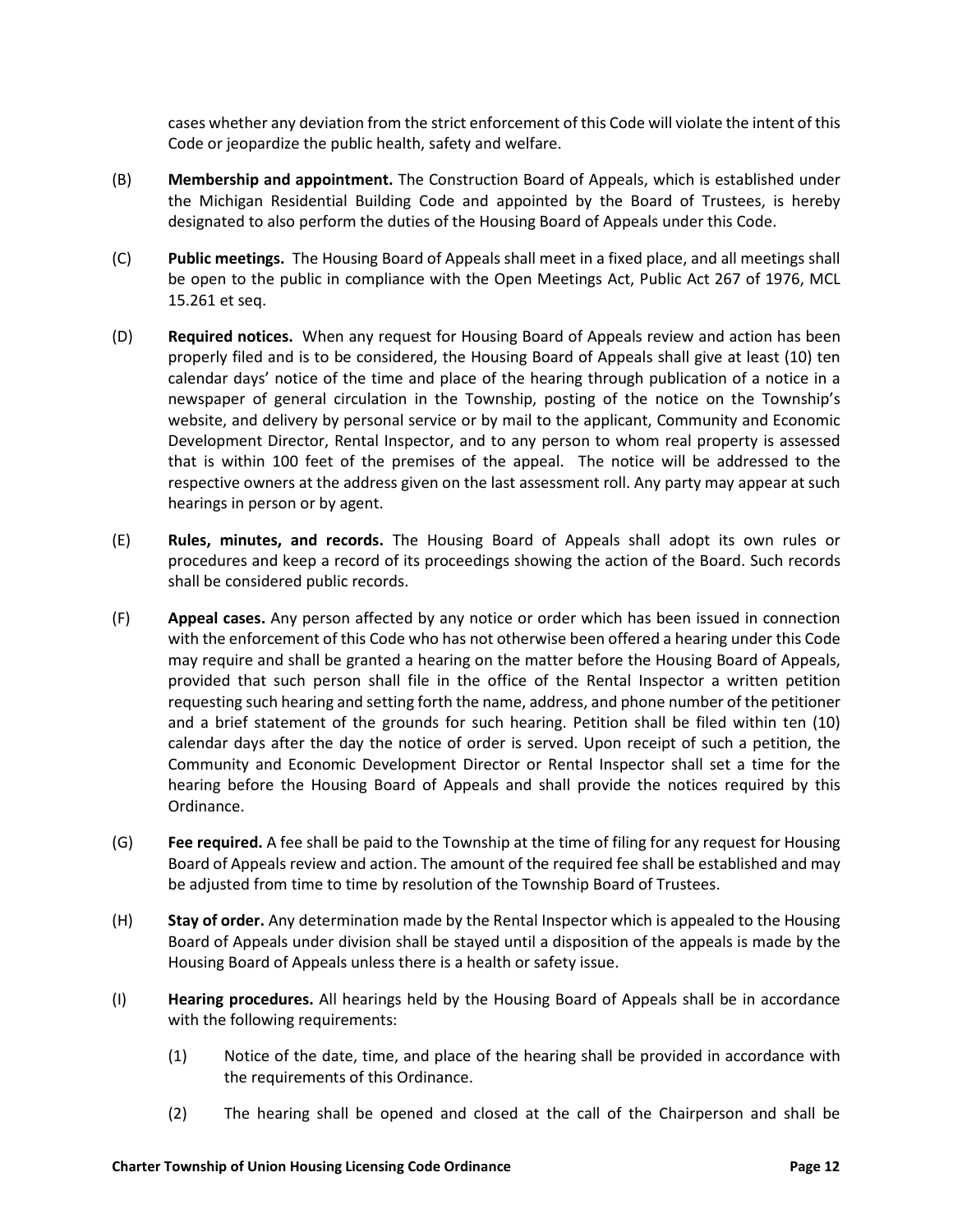confirmed by majority votes of the members present via roll call vote.

- (3) The owner shall have the right to present testimony and evidence, to be represented by their attorney during the hearing, to present witnesses and expert testimony, and to ask questions of the Rental Inspector and any other person(s) presenting evidence on behalf of the Township.
- (4) The Rental Inspector and/or any other person(s) designated for this purpose by the Community and Economic Development Director or otherwise requested by the Housing Board of Appeals or the Township Attorney shall present testimony and evidence on behalf of the Township.
- (J) **Actions of the Board.** Following the closure of the hearing and deliberations, the Housing Board of Appeals shall make any determination(s) by a preponderance of the evidence and a majority vote of the total Housing Board of Appeals membership.
	- (1) For any appeal, the Housing Board of Appeals may sustain, modify, or withdraw the notice and order depending upon its findings and determinations in the case.
	- (2) If it clearly appears that, by reason of special conditions, undue hardship would result from the strict application of any section of this Code, the Housing Board of Appeals may permit a variance from the mandatory provisions thereof in such a manner that the public safety shall be secured, substantial justice done, and the spirit of the provisions of this Code upheld.
	- (3) The Housing Board of Appeals may postpone action on a matter under review to a date certain for the purpose of requesting additional information, seeking legal or other expert counsel, or for other purposes identified in the motion to postpone.
	- (4) Within seven (7) calendar days after the meeting where the action is taken, a written record of any Housing Board of Appeals determination(s) shall be provided to the Rental Inspector and to the Owner.
- (K) **Appeals of final decisions.** Any appeals after a final decision is made under this Ordinance must be brought to the Circuit Court within 30 calendar days of the final decision date.

# **SECTION 013 NOTICE OF VIOLATION; CORRECTIONS; SUSPENSION OF LICENSE.**

- (A) If upon inspection the Rental Inspector finds a violation of this Code, he/she shall issue a notice and order directed to the owner of record stating the date of inspection, the name of the inspector, and nature of the violation, and the time within which the correction shall be completed.
- (B) A violation which is determined by the Rental Inspector to constitute a hazard to health or the occupants or the community as a whole, shall be ordered corrected within the shortest reasonable time, and notice of having begun compliance shall be given to the Rental Inspector by the owner within 48 hours. All other violations shall be corrected within 30 calendar days from the date of notice.
- (C) At the end of the period of time the Rental Inspector has allowed for the correction of any violation notice as provided, the Rental Inspector shall reinspect the licensed dwelling. Upon written notice from the Rental Inspector that the conditions requiring corrections set forth in the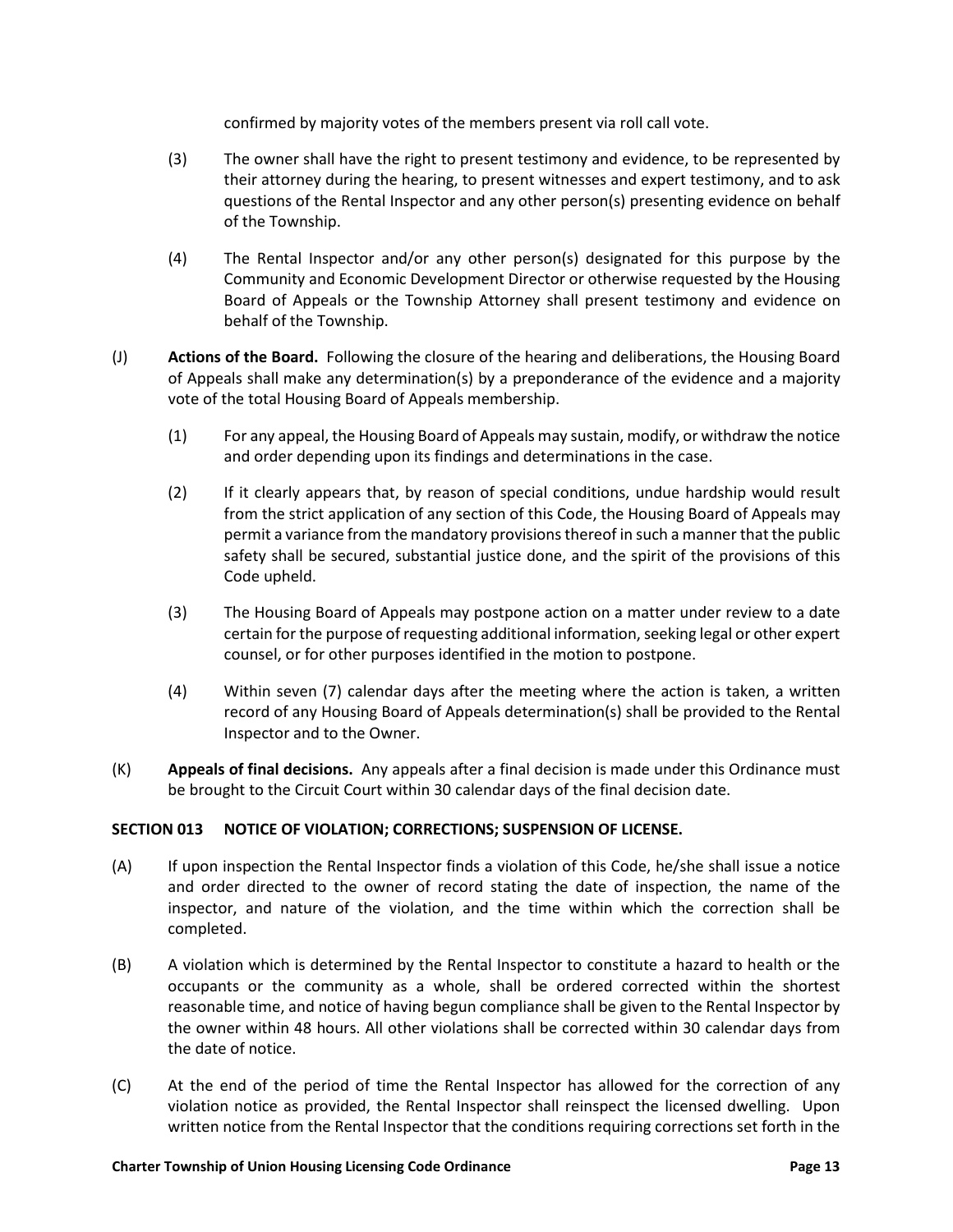notice sent have not been corrected, the Community and Economic Development Director may issue an Order notifying the owner of the continuing violation(s) and schedule a hearing to suspend the housing license.

- (D) Any person whose housing license under this section has been suspended shall be entitled to an appeal to the Housing Board of Appeals. If no appeal is properly presented within 21 calendar days following the issuance of the order of suspension, the housing license shall be revoked except that if prior to the revocation of the housing license any person whose housing license has been ordered suspended may request re-inspection, upon a showing that the violations cited in the notice have been corrected.
- (E) If, upon re-inspection pursuant to the request of the person whose housing license has been ordered suspended but not yet revoked, the Rental Inspector finds the dwelling in connection with which notice was issued is now in compliance with this Code and with applicable rules and regulations issued pursuant thereto Community and Economic Development Director shall reinstate the housing license. A request for reinspection shall not extend the suspension period.
- (F) If an appeal to the Housing Board of Appeals is taken, and if the Housing Board of Appeals does not reverse the decision, the Community and Economic Development Director shall revoke the housing license within ten (10) calendar days following the denial of the appeal by the Housing Board of Appeals.
- (G) Failure of an owner or occupant to maintain a valid housing license, or to comply with an order of suspension which has not been appealed or which the Housing Board of Appeals has sustained, shall constitute a violation of this Ordinance subject to the penalties thereof.
- (H) When an uncorrected violation creates an imminent danger to the health and safety of the occupants of the dwelling or premises, the Township may file an action seeking a preliminary injunction or other temporary relief appropriate to remove such danger during the pendency of any action.

# **SECTION 014 NOTICE OF VIOLATION; SERVICE AND TERMS.**

- (A) All notices of violation shall be in writing and shall be deemed given when one of the following is done:
	- (1) Personal service.
	- (2) A copy of such notice is sent by certified mail. Postage prepaid, return receipt requested.
	- (3) If no address so appears nor is known to the Rental Inspector, a copy of the notice shall be mailed to the owner at the address of the building or structure and a copy of the notice and order shall be posted in a conspicuous place on the building or structure.
	- (4) Service by certified mail in the manner herein provided shall be effective on the date of mails; proof of service of the notices and the manner of such service shall be made by affidavit sworn to by the person affecting such service, declaring time, date, and the manner in which the service was made. The affidavit, together with a receipt for mailing and any receipt card returned in acknowledgment of receipt by certified mail, shall be affixed to the copy of the notice retained by the Rental Inspector.
- (B) Service by certified mail in the manner herein provided shall be effective on the date of mailings;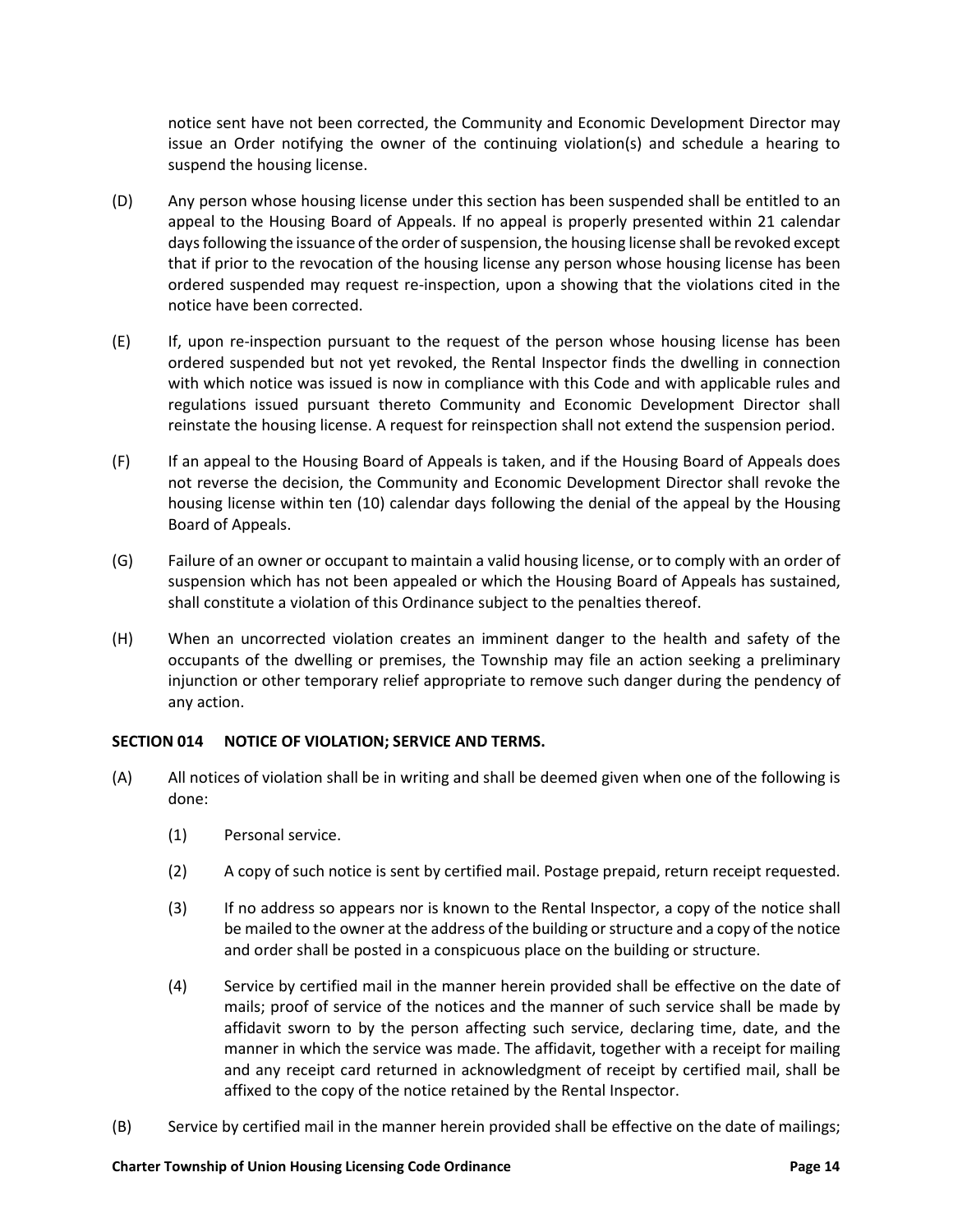proof of service of the notices and the manner of such service shall be made by affidavit sworn to by the person affecting such service, declaring time, date, and the manner in which the service was made. The affidavit, together with a receipt for mailing and any receipt card returned in acknowledgment of receipt by certified mail, shall be affixed to the copy of the notice retained by the Rental Inspector.

(C) The failure of any person to receive notice as provided for above shall not affect the validity of any proceedings taken under this Code.

# **SECTION 015 VIOLATIONS; PENALTIES.**

Any person, firm, corporation, or agent, or any employee, contractor, or subcontractor of same, who fails to comply with any of the provisions of this Ordinance, or who impedes or interferes with the enforcement of this Ordinance, shall be deemed in violation of this Ordinance and shall be subject to the following:

- (A) **Public nuisance.** Violations of any provision of this Ordinance are hereby declared to be a nuisance per se and shall be subject to abatement or other action by a court of appropriate jurisdiction.
- (B) **Violators.** Each owner or other person who commits, participates in, assists in, or maintains any violation of the Ordinance may be held responsible for a separate offense and may be subject to the penalties provided in this Section. The cost of prosecution shall also be assessed against each violator. The imposition of any penalty shall not exempt the offense from compliance with the requirement of this Ordinance.
- (C) **Municipal civil infraction.** Any person who violates or permits the violation of this Ordinance shall be responsible for a municipal civil infraction and shall be subject to a fine not to exceed the limits specified in the Township's Municipal Ordinance Violation Bureau Ordinance. Proceedings for the municipal civil infraction shall proceed as provided in that ordinance.
	- (1) The imposition of a municipal civil infraction fine for any violation shall not excuse the violation or permit it to continue.
	- (2) A person who violates or permits the violation of this Ordinance shall also be subject to additional sanctions, remedies, injunctions, judicial orders, penalties, enforcement costs and expenses as provided for under Chapter 87 of the Revised Judicature Code, being MCL §600.8701, et. seq., as amended. Each day a violation of this Ordinance continues to exist constitutes a separate violation.
- (D) **Other remedies.** The rights and remedies set forth above shall not preclude the use of other remedies provided by law, including any additional rights of the Township to initiate proceedings in an appropriate court of law to restrain or prevent any noncompliance with any provisions of this Ordinance, or to correct, remedy or abate such non-compliance.
- (E) **Rights and remedies preserved.** Any failure or omission to enforce provisions of this Ordinance or to prosecute a violation of this Ordinance shall not constitute a waiver of any rights and remedies provided by this Ordinance or by law, and shall not constitute a waiver nor prevent any further prosecution of violations of this Ordinance.
- (F) **Loss of occupancy and orders to vacate.** In compliance with provisions of the Housing Law of Michigan (Public Act 167 of 1917, as amended, being MCL 125.401 – MCL 125.543), the following additional penalties shall apply: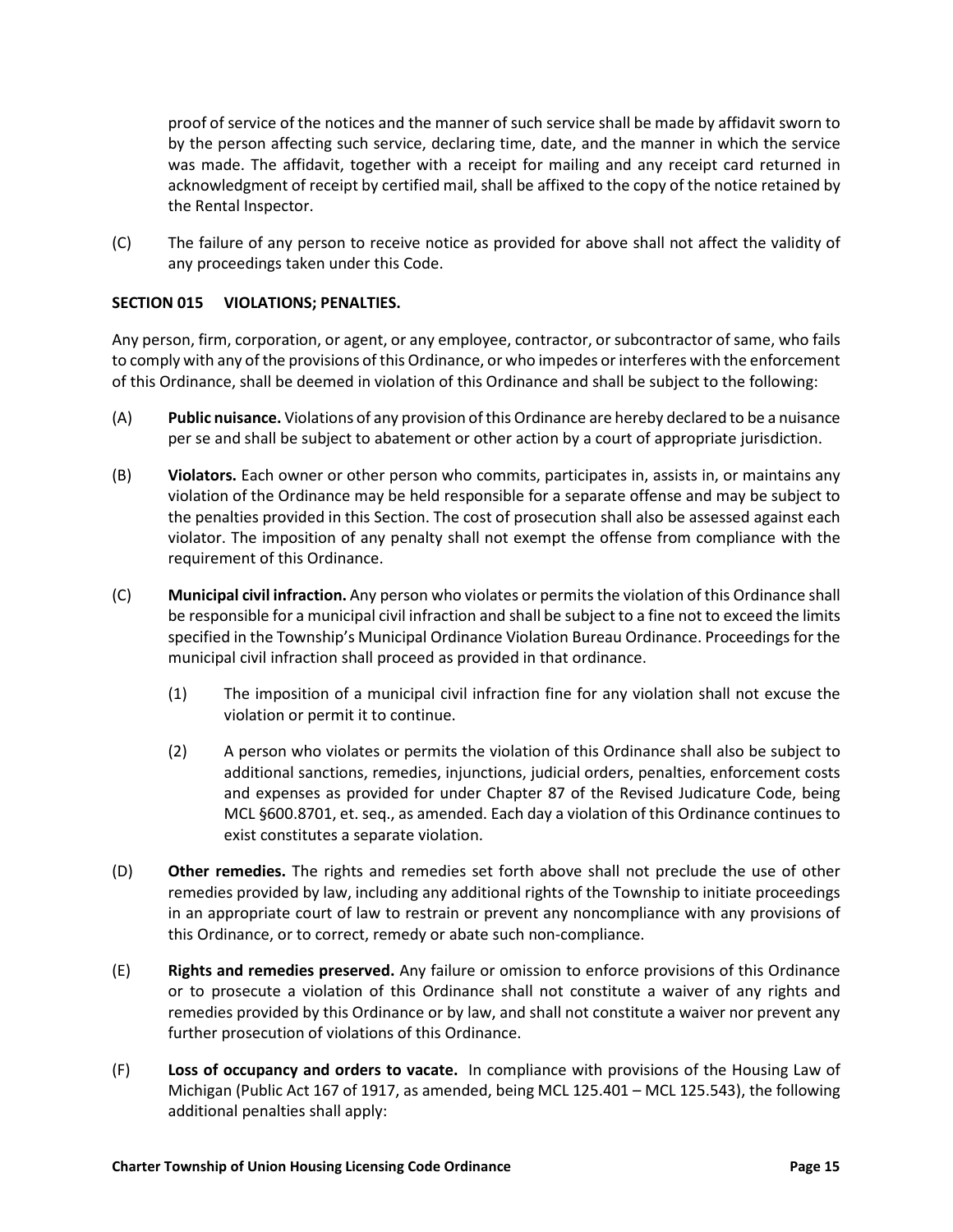- (1) When a license under this Code has been revoked by the Township or is being withheld pending corrective action needed to comply with this Code, the subject premises shall be kept vacant and the Rental Inspector may order occupied premises to be vacated pending completion of corrective actions and re-inspection to confirm compliance.
- (2) Upon determination that conditions exist which constitute an immediate hazard to health or safety, the Rental Inspector may order the subject premises to be vacated pending completion of corrective actions and re-inspection to confirm compliance.

# **SECTION 016 SEVERABILITY.**

The provisions, sections, sentences and phrases of this Ordinance are declared to be severable and if any such portion is declared unconstitutional or invalid for any reason by a court of competent jurisdiction, such finding shall in no way affect or invalidate the remainder of this Ordinance.

### **SECTION 017 REPEAL.**

All Ordinances or parts of Ordinances in conflict with this Ordinance, including the Township's Housing Licensing Ordinance Number 2012-08, are hereby repealed, except that this Ordinance shall not be construed to repeal any provision in the Township Zoning Ordinance, the Township Subdivision Control Ordinance, or the Township Building Code.

## **SECTION 018 PUBLICATION.**

The Clerk for the Township shall cause this Ordinance to be published in the manner required by law.

### **SECTION 019 EFFECTIVE DATE.**

This Ordinance was approved and adopted by the Township Board of Trustees, Isabella County, Michigan, on August 12, 2020 after a first reading by the Township Board of Trustees on July 22, 2020 and publication after such first reading as required by Michigan Act 359 of 1947, as amended. This Ordinance shall become effective immediately upon publication of a summary of the ordinance and notice of adoption in a newspaper of general circulation in the Township, following adoption by the Township Board of Trustees.